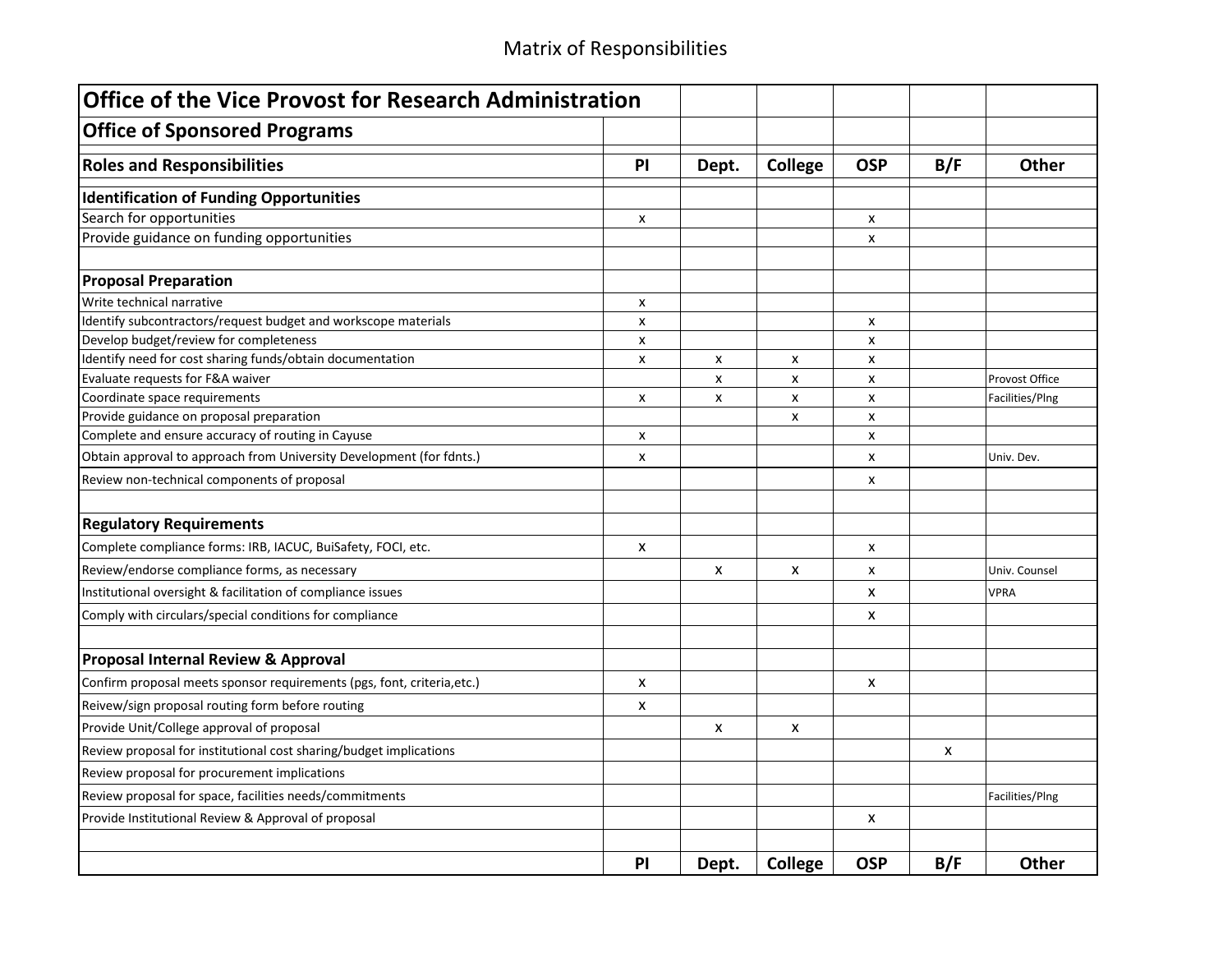| <b>Proposal Submission</b>                                                  |                    |       |         |            |                           |               |
|-----------------------------------------------------------------------------|--------------------|-------|---------|------------|---------------------------|---------------|
| Electronic submission                                                       |                    |       |         | X          |                           |               |
| Paper submission (after OSP approval only)                                  | X                  | X     | X       | X          |                           |               |
|                                                                             |                    |       |         |            |                           |               |
| <b>Pre-award</b>                                                            |                    |       |         |            |                           |               |
| Accept sponsor notification of grant, contract, cooperative agreement award |                    |       |         | X          |                           |               |
| Review & negotiate terms/conditions of awards                               | X                  |       |         | x          |                           |               |
| Provide feedback on non-standard terms and conditions                       | X                  | x     | X       | X          |                           | Univ. Counsel |
| Accept award terms and conditions on behalf of GVSU                         |                    |       |         | x          |                           |               |
| Prepare Bridge Fund Request, if required                                    |                    |       |         | X          |                           |               |
| <b>Award Set-Up</b>                                                         |                    |       |         |            |                           |               |
| Confirm required protocols are in place & meet regulatory requirements      |                    |       |         | X          |                           |               |
| Review award budget to ensure consistency with original estimate            |                    |       |         | X          |                           |               |
| Prepare Award Package (memo, RANF, Congrats ltr. etc.) to be sent to PI     |                    |       |         | X          |                           |               |
| Approve RANF form                                                           | X                  | X     | X       |            |                           | Provost       |
| Prepare official OSP record award file (hard copy/electronic)               |                    |       |         | X          |                           |               |
| Enter award in BANNER                                                       |                    |       |         | X          |                           |               |
| Post-award (Financial)                                                      |                    |       |         |            |                           |               |
| Establish/set up account in BANNER                                          |                    |       |         |            | $\pmb{\times}$            |               |
| Loading approved budget into Banner                                         |                    |       |         |            | $\boldsymbol{\mathsf{x}}$ |               |
| Initiate re-budgeting requests                                              | X                  |       |         |            | X                         |               |
| Obtain sponsor approval of rebudgeting request, when required               |                    |       |         | X          |                           |               |
| Initiate no-cost extensions                                                 | X                  |       |         | X          | X                         |               |
| Making the request for a no-cost extension                                  |                    |       |         | X          |                           |               |
| Ensure cost sharing is documented                                           | X                  |       |         |            | X                         |               |
| Ensure procurement actions meet Univ. requirements                          | X                  |       |         |            | X                         |               |
| Approve financial transactions                                              | $\pmb{\mathsf{x}}$ |       |         |            | X                         |               |
| Use financial reports to monitor & oversee expenditures                     | X                  |       |         |            | X                         |               |
| Review & reconcile accounts on a regular basis                              | X                  |       |         |            | X                         |               |
| Identify program income                                                     | X                  |       |         | X          |                           |               |
|                                                                             |                    |       |         |            |                           |               |
|                                                                             | PI                 | Dept. | College | <b>OSP</b> | B/F                       | Other         |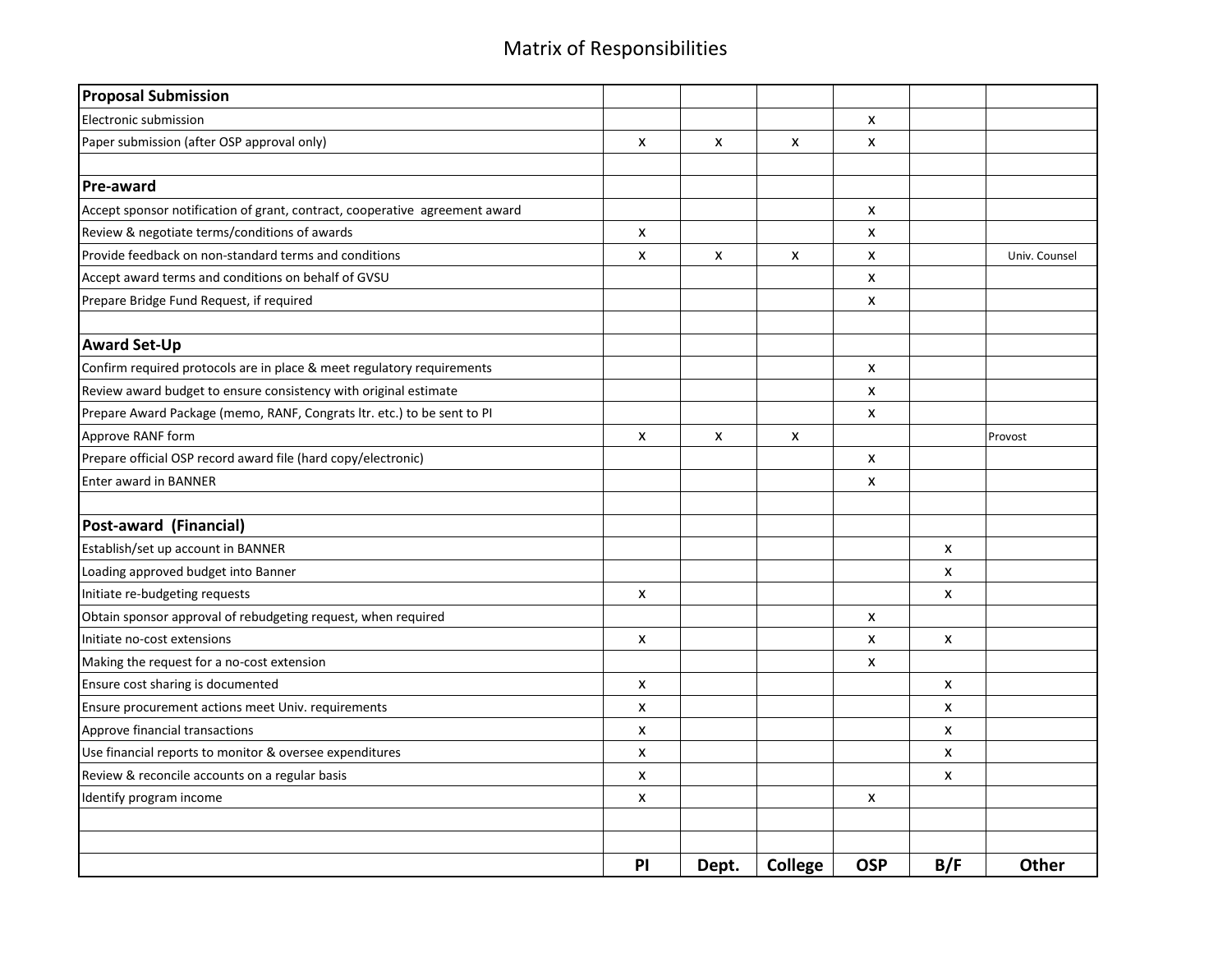| Invoice program income                                                  |                           |       |         |                     | X            |       |
|-------------------------------------------------------------------------|---------------------------|-------|---------|---------------------|--------------|-------|
| Receive & deposit program income                                        | X                         | X     |         |                     | x            |       |
| Identiy use & reportability of program income                           |                           |       |         |                     | X            |       |
| Review and approve cost transfers                                       |                           |       |         |                     | X            |       |
| Manage/establish international bank transfer of funds                   |                           |       |         |                     | X            |       |
| Monitor program income                                                  |                           |       |         |                     | X            |       |
| Prepare and submit invoices/financial reports                           |                           |       |         |                     | X            |       |
| Receive and deposit payments from sponsors                              |                           |       |         |                     | X            |       |
| Produce and record draw requests (federal awards)                       |                           |       |         |                     | X            |       |
| Monitor and pursue the collections of underpayments from sponsors       |                           |       |         |                     | X            |       |
| <b>Post Award (Prior Approvals)</b>                                     |                           |       |         |                     |              |       |
| Initiate prior approvals for changes to project                         | X                         |       |         | X                   |              |       |
| Approve /forward to sponsor prior approvals for changes to project      |                           |       |         | X                   |              |       |
| Ensure regulatory compliance offices are notified of changes to project | $\boldsymbol{\mathsf{x}}$ |       |         | X                   |              |       |
|                                                                         |                           |       |         |                     |              |       |
| <b>Post Award (Subcontracts and Subawards)</b>                          |                           |       |         |                     |              |       |
| Submit subaward/subaward modificaitons requests to OSP                  | X                         |       |         |                     |              |       |
| Oversee programmatic aspects of subaward                                | X                         |       |         |                     |              |       |
| Prepare, negotiate, execute subawards                                   |                           |       |         | X                   |              |       |
| Review and approve subaward invoices                                    | X                         |       |         |                     |              |       |
| Determine if small business subcontracting plan is required             | $\boldsymbol{\mathsf{x}}$ |       |         | X                   |              |       |
| Prepare small business subcontracting plan                              |                           |       |         | X                   | $\mathsf{x}$ |       |
| Provide plan to sponsor for review and approval                         |                           |       |         | X                   |              |       |
| Prepare and submit small subcontracting plan reports                    |                           |       |         |                     | X            |       |
| <b>Post-Award (Technical Data and Reports)</b>                          |                           |       |         |                     |              |       |
| Ensure integrity of all research and project results                    | X                         |       |         |                     |              |       |
|                                                                         |                           |       |         | When<br>required by |              |       |
| Prepare and submit technical reports to sponsor                         | X                         |       |         | sponsor             |              |       |
| Send copy of technical report to OSP                                    | X                         |       |         |                     |              |       |
| Maintain an official copy of the report                                 | X                         |       |         | X                   |              |       |
|                                                                         |                           |       |         |                     |              |       |
|                                                                         | PI                        | Dept. | College | <b>OSP</b>          | B/F          | Other |
| Post-Award (Personnel Effort & Certification)                           |                           |       |         |                     |              |       |